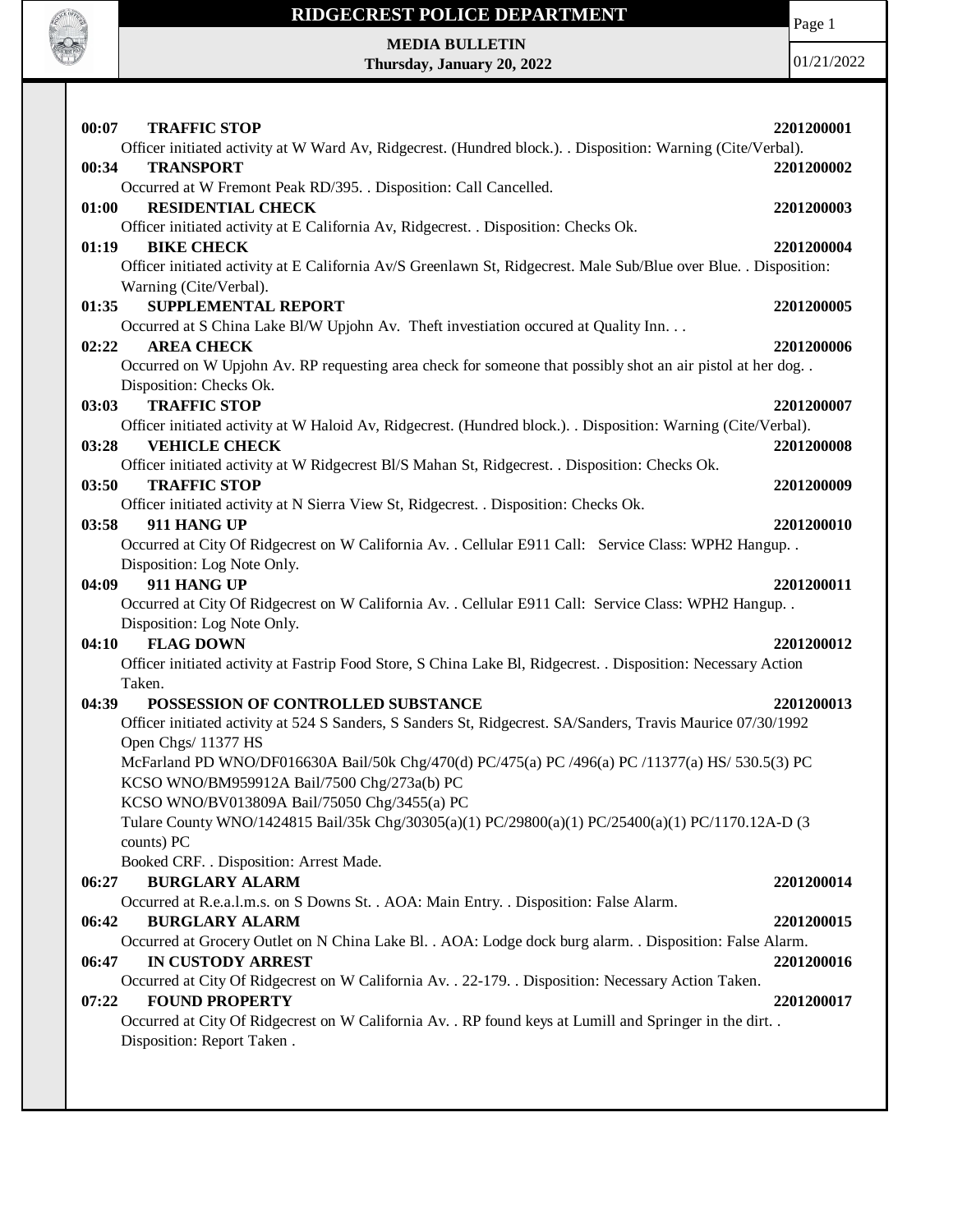

#### **MEDIA BULLETIN**

**Thursday, January 20, 2022**

Page 2

01/21/2022

#### **07:25 POSITIVE CITIZEN CONTACT 2201200018** Officer initiated activity at Mesquite High School, W Drummond Av, Ridgecrest. . Disposition: Necessary Action Taken. **08:33 CONTACT CITIZEN 2201200019** Officer initiated activity at Murray Middle School, E Drummond Av, Ridgecrest. . Disposition: Information Received. **08:55 SUBJECT DOWN 2201200020** Occurred at Dart Thrift Store on N Gold Canyon Dr. . Subject in all black laying on the sidewalk in front of the store /no further description. . Disposition: Checks Ok. **08:55 CONTACT CITIZEN 2201200021** Officer initiated activity at Murray Middle School, E Drummond Av, Ridgecrest. . Disposition: Information Provided. **09:06 TRAFFIC STOP 2201200022** Officer initiated activity at Leroy Jackson Park, E Coso Av/E Las Flores Av, Ridgecrest. . Disposition: Warning (Cite/Verbal). **09:09 SAFETY HAZARD 2201200023** Occurred at S China Lake Bl/W Bowman Rd. RP is a City Employee who states there is a construction truck dropping debris from Rader to Bowman on South China Lake and thinks it may be a hazard to vehicles. . Disposition: Gone On Arrival. **09:16 FOLLOW UP 2201200024** Officer initiated activity at Burroughs High School, E French Av, Ridgecrest. . Disposition: Follow Up Completed. **09:20 DISTURBANCE - NEIGHBORS 2201200025** Occurred on N Norma St. Rp states she just got into a verbal altercation with her neighbor regarding the rps dog /parties are separated /rp would like contact at her residence due to threats being made to harm her dog. . Disposition: Counselled. **09:29 MEDICAL AID 2201200026** Occurred on W Moyer Av. Ambulance request. . Disposition: Referred To Other Agency. **09:29 DOMESTIC DISTURBANCE 2201200027** Occurred on N Robalo St. Hang up, on call back male stated someone is not wanted at his home and hung up DVIR/Noriega, Marina and Aguilar, Giovanni/dating/non cohab/no kids in common/arguing over relationship issues. . Disposition: Domestic Violence Documentation. **09:39 FOOT PATROL 2201200028** Officer initiated activity at Burroughs High School, E French Av, Ridgecrest. . Disposition: Checks Ok. **09:47 290 REGISTRANT 2201200029** Occurred at City Of Ridgecrest on W California Av. . Contact rp. . Disposition: Necessary Action Taken. **09:50 POSITIVE CITIZEN CONTACT 2201200030** Officer initiated activity at Burroughs High School, E French Av, Ridgecrest. . Disposition: Necessary Action Taken. **09:57 KEEP THE PEACE 2201200031** Occurred on W Kennedy Ct. rps ex showed up at his house and rp is unsure why/rp would like an officer to respond to the address to ktp due to unknown circumstances for her being there/rp advised their child is with the mom. . Disposition: Information Provided. **10:04 DISABLED VEHICLE 2201200032** Officer initiated activity at N Sierra View St/W Ward Av, Ridgecrest. . Disposition: Assisted. **10:13 CONTACT CITIZEN 2201200033** Occurred on S Holly Canyon Dr. RP HAS SOME QUESTIONS AND CONCERNS. . Disposition: Information Provided.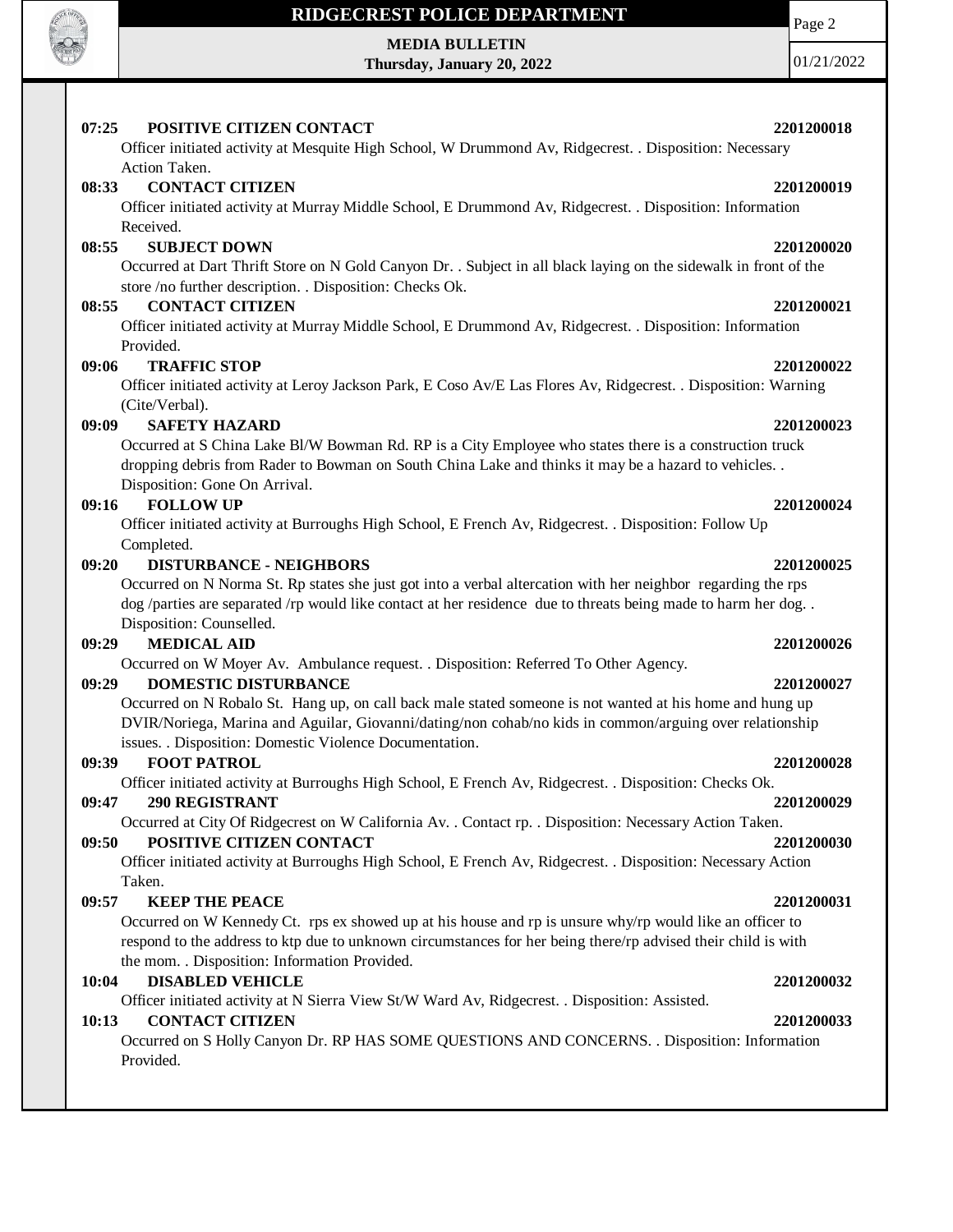

**MEDIA BULLETIN Thursday, January 20, 2022** Page 3

| <b>CONTACT CITIZEN</b><br>10:16                                                                                                                                                   | 2201200034 |
|-----------------------------------------------------------------------------------------------------------------------------------------------------------------------------------|------------|
| Occurred at City Of Ridgecrest on W California Av. . Call rp/rp requesting contact from WC regarding an<br>incident that unfolded yesterday. . Disposition: Information Provided. |            |
| 10:19<br><b>CONTACT CITIZEN</b>                                                                                                                                                   | 2201200035 |
| Occurred at City Of Ridgecrest on W California Av. . Call rp/rp requesting to talk to P8. . Disposition: Follow                                                                   |            |
| Up Completed.                                                                                                                                                                     |            |
| <b>FOOT PATROL</b><br>10:21                                                                                                                                                       | 2201200036 |
| Officer initiated activity at James Monroe Middle School, W Church Av, Ridgecrest. . Disposition: Checks Ok.                                                                      |            |
| 911 HANG UP<br>10:34                                                                                                                                                              | 2201200037 |
| Occurred at City Of Ridgecrest on W California Av. . Hang up, RP stated misdial on call back. . Disposition:                                                                      |            |
| Necessary Action Taken.                                                                                                                                                           |            |
| <b>CONTACT CITIZEN</b><br>10:36                                                                                                                                                   | 2201200038 |
| Officer initiated activity at James Monroe Middle School, W Church Av, Ridgecrest. . Disposition: Information                                                                     |            |
| Provided.                                                                                                                                                                         |            |
| <b>CONTACT CITIZEN</b><br>10:37                                                                                                                                                   | 2201200039 |
| Occurred at City Of Ridgecrest on W California Av. . Call rp/has questions about a restraining order. .                                                                           |            |
| Disposition: Information Provided.                                                                                                                                                |            |
| POSITIVE CITIZEN CONTACT<br>10:46                                                                                                                                                 | 2201200040 |
| Officer initiated activity at James Monroe Middle School, W Church Av, Ridgecrest. . Disposition: Necessary<br>Action Taken.                                                      |            |
| 10:48<br><b>ACO CALL</b>                                                                                                                                                          | 2201200041 |
| Officer initiated activity at Valley Orthopedic Institute, N Downs St, Ridgecrest. Loose Dog. . Disposition:                                                                      |            |
| Animal Control Handled.                                                                                                                                                           |            |
| 10:54<br><b>TRAFFIC STOP</b>                                                                                                                                                      | 2201200042 |
| Officer initiated activity at S Sunland St, Ridgecrest. (Hundred block.). Disposition: Warning (Cite/Verbal).                                                                     |            |
| 10:56<br><b>CONTACT CITIZEN</b>                                                                                                                                                   | 2201200043 |
| Occurred on W Moyer Av. Contact rp. . Disposition: Unfounded.                                                                                                                     |            |
| 10:56<br><b>MEDICAL AID</b>                                                                                                                                                       | 2201200044 |
| Occurred at China Lake Museum on E Las Flores Av. . Med Aid. . Disposition: Referred To Other Agency.                                                                             |            |
| DRIVING ON SUSPENDED LICENSE<br>10:58                                                                                                                                             | 2201200045 |
| Officer initiated activity at E Commercial Av, Ridgecrest. (Hundred block.) SA/RodriguezHarris, Joseph Sabas                                                                      |            |
| 06/27/1994 Open Chg/14601.1(a) VC/23123(a) VC                                                                                                                                     |            |
| WNO/RM054076A Bail/5k Chg/14601.2(a) VC Supp to 20-3943                                                                                                                           |            |
| Cited and released. . Disposition: Citation.                                                                                                                                      |            |
| 11:05<br>911 WIRELESS CALL                                                                                                                                                        | 2201200046 |
| Occurred at City Of Ridgecrest on W California Av. . Rustling noises heard, no answer on call back. .                                                                             |            |
| Disposition: Necessary Action Taken.<br><b>ACO CALL</b><br>11:10                                                                                                                  | 2201200047 |
| Occurred on W Ginger Av. (Hundred block.) call rp/rp states someone is harboring her cat at their house/rp has                                                                    |            |
| a tracker on the cat and wants the cat back. . Disposition: Animal Control Handled.                                                                                               |            |
| 911 WIRELESS CALL<br>11:18                                                                                                                                                        | 2201200048 |
| Occurred on N Wayne St. Service Class: VOIP RP trying to reach the bank, misdial. . Disposition: Necessary                                                                        |            |
| Action Taken.                                                                                                                                                                     |            |
| <b>ATTEMPT TO CONTACT</b><br>11:25                                                                                                                                                | 2201200049 |
| Officer initiated activity at Sierra Sands Mobile Home Community, W Atkins Av, Ridgecrest. . Disposition:                                                                         |            |
| Checks Ok.                                                                                                                                                                        |            |
| <b>MEDICAL AID</b><br>11:26                                                                                                                                                       | 2201200050 |
| Occurred on S Silver Ridge St. Ambulance request. . Disposition: Referred To Other Agency.                                                                                        |            |
|                                                                                                                                                                                   |            |
|                                                                                                                                                                                   |            |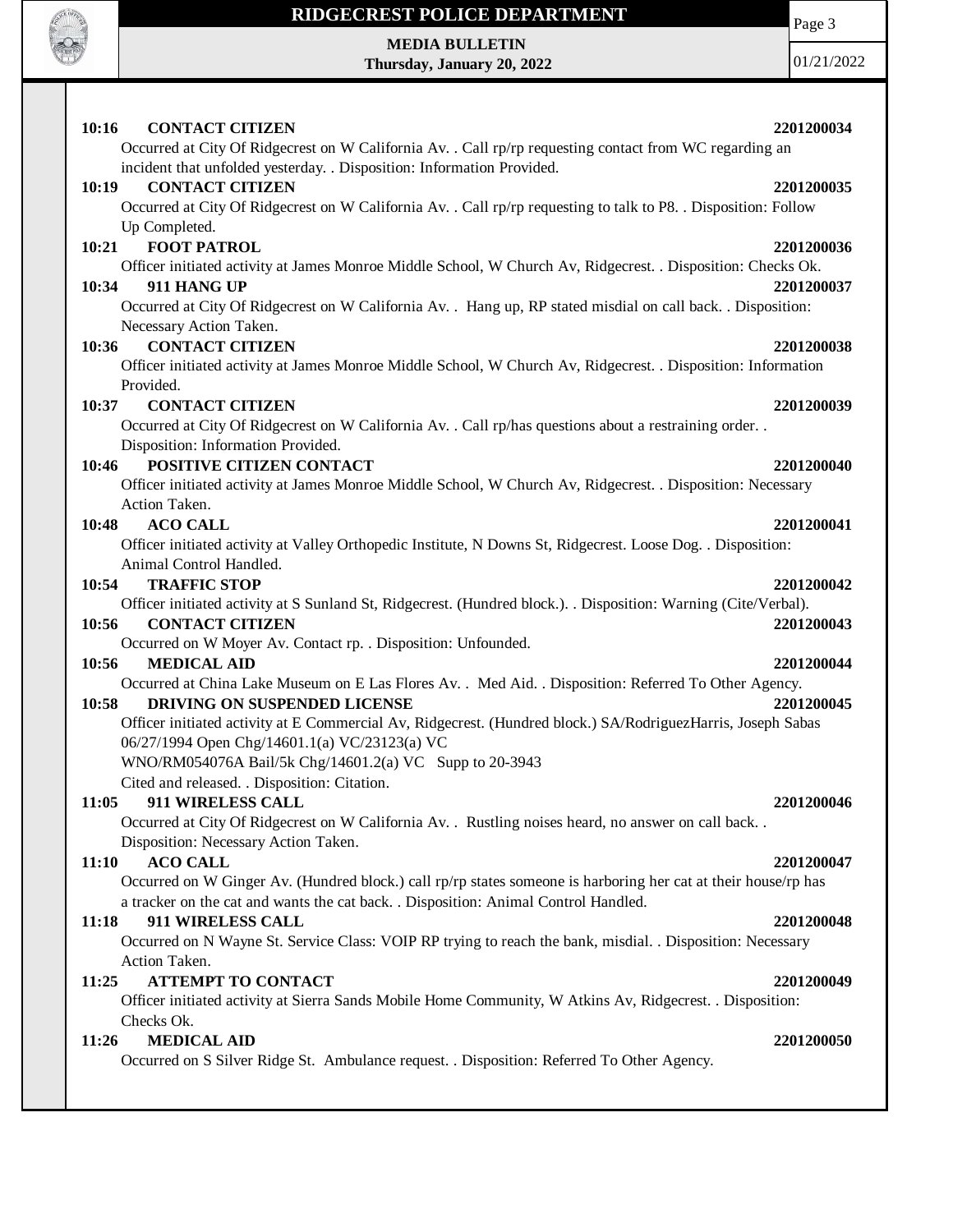

Page 4

**MEDIA BULLETIN Thursday, January 20, 2022**

| Disposition: Information Provided.<br><b>EXTRA PATROL</b><br>11:46<br>2201200052<br>Officer initiated activity at Tennis Courts, E French Av, Ridgecrest. . Disposition: Checks Ok.<br><b>UNWANTED SUBJECT</b><br>11:50<br>2201200053<br>Occurred at Inyo County Towing on W Inyokern Rd. . Male subject refusing to leave. . Disposition: Referred<br>To Other Agency.<br><b>VANDALISM REPORT</b><br>12:00<br>2201200054<br>Occurred on S Norma St. RP states that her fence was cut within the last 48 hours. . Disposition: Unfounded.<br>12:02<br><b>ACO CALL</b><br>2201200055<br>Officer initiated activity at W Wasp Av, Ridgecrest. . Disposition: Animal Control Handled.<br>12:10<br><b>MEDICAL AID</b><br>2201200057<br>Occurred at Dart Thrift Store on N Gold Canyon Dr. . Ambulance request. . Disposition: Referred To Other<br>Agency.<br><b>EXTRA PATROL</b><br>12:10<br>2201200058<br>Officer initiated activity at Stater Brothers #109, N China Lake Bl, Ridgecrest. . Disposition: Checks Ok.<br><b>VANDALISM REPORT</b><br>12:13<br>2201200059<br>Occurred at City Of Ridgecrest on W California Av. . Rp has had some incidents at their address that concerns | 2201200051 |
|---------------------------------------------------------------------------------------------------------------------------------------------------------------------------------------------------------------------------------------------------------------------------------------------------------------------------------------------------------------------------------------------------------------------------------------------------------------------------------------------------------------------------------------------------------------------------------------------------------------------------------------------------------------------------------------------------------------------------------------------------------------------------------------------------------------------------------------------------------------------------------------------------------------------------------------------------------------------------------------------------------------------------------------------------------------------------------------------------------------------------------------------------------------------------------------|------------|
|                                                                                                                                                                                                                                                                                                                                                                                                                                                                                                                                                                                                                                                                                                                                                                                                                                                                                                                                                                                                                                                                                                                                                                                       |            |
|                                                                                                                                                                                                                                                                                                                                                                                                                                                                                                                                                                                                                                                                                                                                                                                                                                                                                                                                                                                                                                                                                                                                                                                       |            |
|                                                                                                                                                                                                                                                                                                                                                                                                                                                                                                                                                                                                                                                                                                                                                                                                                                                                                                                                                                                                                                                                                                                                                                                       |            |
|                                                                                                                                                                                                                                                                                                                                                                                                                                                                                                                                                                                                                                                                                                                                                                                                                                                                                                                                                                                                                                                                                                                                                                                       |            |
|                                                                                                                                                                                                                                                                                                                                                                                                                                                                                                                                                                                                                                                                                                                                                                                                                                                                                                                                                                                                                                                                                                                                                                                       |            |
| them. . Disposition: Information Provided.                                                                                                                                                                                                                                                                                                                                                                                                                                                                                                                                                                                                                                                                                                                                                                                                                                                                                                                                                                                                                                                                                                                                            |            |
| <b>WARRANT SERVICE</b><br>12:15<br>2201200060<br>Occurred at City Of Ridgecrest on W California Av. . SA/Riley, Cary J 08/24/1993 WNO/RM049876A Bail/15k<br>Chg/14601.1(a) VC                                                                                                                                                                                                                                                                                                                                                                                                                                                                                                                                                                                                                                                                                                                                                                                                                                                                                                                                                                                                         |            |
| Abstract sent to Calipatria State Prison. . Disposition: Report Taken.<br><b>SUSPICIOUS PERSON</b><br>12:19<br>2201200061<br>Occurred on N Las Posas Ct. (Hundred block.) Rp states there has been a guy who continuously keeps<br>coming to their door. Rp states they stayed longer. possibly HMA/ has two masks on/ light brown sweater/<br>khaki pants. . Disposition: Necessary Action Taken.                                                                                                                                                                                                                                                                                                                                                                                                                                                                                                                                                                                                                                                                                                                                                                                    |            |
| <b>ACO CALL</b><br>12:26<br>2201200062<br>Officer initiated activity at N Norma St/W Argus Av, Ridgecrest. Deceased Cat. . Disposition: Animal Control<br>Handled.                                                                                                                                                                                                                                                                                                                                                                                                                                                                                                                                                                                                                                                                                                                                                                                                                                                                                                                                                                                                                    |            |
| <b>UNWANTED SUBJECT</b><br>2201200063<br>12:35<br>Occurred at Dart Thrift Store on N Gold Canyon Dr. . Liberty responded, no medical needed, manager<br>requesting officer to ask to leave. . Disposition: Necessary Action Taken.                                                                                                                                                                                                                                                                                                                                                                                                                                                                                                                                                                                                                                                                                                                                                                                                                                                                                                                                                    |            |
| <b>ACO CALL</b><br>12:36<br>2201200064<br>Officer initiated activity at W Las Flores Av/N Mahan St, Ridgecrest. . Disposition: Animal Control Handled.<br>12:36<br><b>UNWANTED SUBJECT</b><br>2201200065<br>Occurred at Motel 6 on E Ridgecrest Bl. . Service Class: VOIP RP states that the male will not pay and he is                                                                                                                                                                                                                                                                                                                                                                                                                                                                                                                                                                                                                                                                                                                                                                                                                                                              |            |
| drunk and naked in the room. . Disposition: Referred To Other Agency.<br><b>WELFARE CHECK</b><br>2201200066<br>12:37<br>Occurred on N Gold Canyon Dr. . Disposition: Checks Ok.<br><b>ACO CALL</b><br>12:40<br>2201200067                                                                                                                                                                                                                                                                                                                                                                                                                                                                                                                                                                                                                                                                                                                                                                                                                                                                                                                                                             |            |
| Occurred at N Norma St/W Las Flores Av. Animal was hit and possibly deceased - female in the middle of the<br>road crying. . Disposition: Animal Control Handled.                                                                                                                                                                                                                                                                                                                                                                                                                                                                                                                                                                                                                                                                                                                                                                                                                                                                                                                                                                                                                     |            |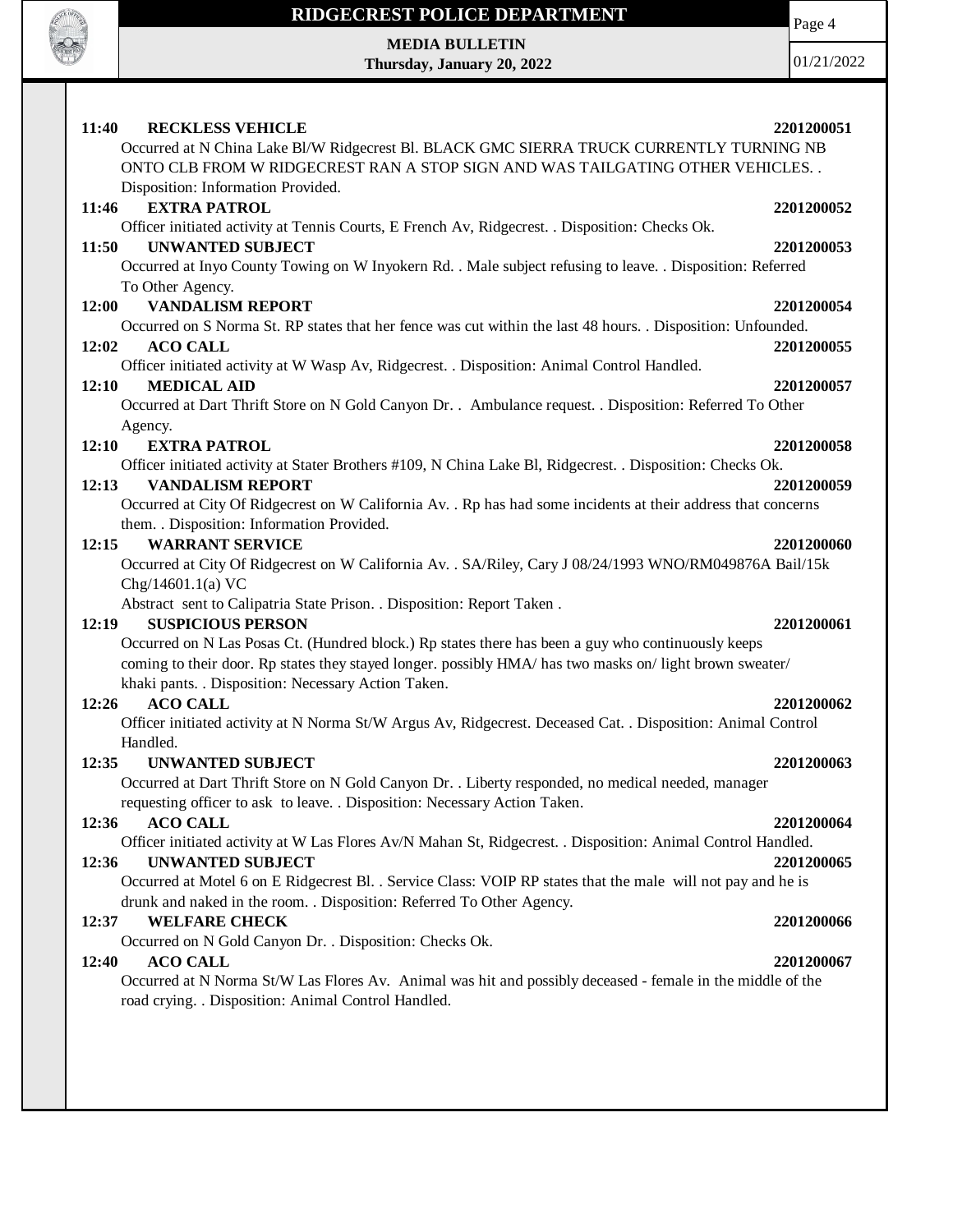

# **RIDGECREST POLICE DEPARTMENT MEDIA BULLETIN**

**Thursday, January 20, 2022**

Page 5

| 12:42<br><b>DOMESTIC DISTURBANCE</b>                                                                                                           | 2201200068 |
|------------------------------------------------------------------------------------------------------------------------------------------------|------------|
| Occurred at N Norma St/W Felspar Av. RP states her boyfriend stole her car - Tan/Gray Ford Expedition                                          |            |
| headed NB towards Inyokern Rd                                                                                                                  |            |
| DVIR/Soto, Esteban and Moreno, Rosalie/dating/cohab/no children in common/arguing over breakup. .                                              |            |
| Disposition: Domestic Violence Documentation.                                                                                                  |            |
| <b>CONTACT CITIZEN</b><br>12:52                                                                                                                | 2201200069 |
| Occurred at City Of Ridgecrest on W California Av. . RP would like contact via 21 regarding exhaust laws. .                                    |            |
| Disposition: Negative Contact.                                                                                                                 |            |
| <b>JUVENILE PROBLEM</b><br>12:55                                                                                                               | 2201200070 |
| Officer initiated activity at Burroughs High School, E French Av, Ridgecrest. . Disposition: Report Taken.                                     |            |
| <b>FOLLOW UP</b><br>13:05                                                                                                                      | 2201200071 |
| Officer initiated activity at W Bennett Av, Ridgecrest. . Disposition: Follow Up Completed.                                                    |            |
| <b>CPS REFERRAL</b><br>13:28                                                                                                                   | 2201200072 |
| Occurred on S Mayo St. Referral Number 1606-9564-2943-4096641. . Disposition: Report Taken.                                                    |            |
| <b>FOLLOW UP</b><br>13:34                                                                                                                      | 2201200073 |
| Officer initiated activity at S Allen St, Ridgecrest. . Disposition: Follow Up Completed.                                                      |            |
| <b>CONTACT CITIZEN</b><br>13:50                                                                                                                | 2201200074 |
| Occurred at City Of Ridgecrest on W California Av. . CALL RP/wants to talk to an officer regarding having sold                                 |            |
| his vehicle a while ago but it hasn't been transfered to the new owner. . Disposition: Information Provided.<br>14:00<br><b>KEEP THE PEACE</b> |            |
| Occurred at Ridgecrest Crisis Stabilization Unit on N Chelsea Av. . rp would like an officer to standby while                                  | 2201200075 |
| they attempt to place subject in the vehicle for transport. . Disposition: Necessary Action Taken.                                             |            |
| <b>FOUND PROPERTY</b><br>14:02                                                                                                                 | 2201200076 |
| Officer initiated activity at Burroughs High School, E French Av, Ridgecrest. . Disposition: Unfounded.                                        |            |
| <b>CONTACT CITIZEN</b><br>14:14                                                                                                                | 2201200077 |
| Occurred at City Of Ridgecrest on W California Av. . RP IN THE LOBBY-would like to talk to an officer about                                    |            |
| dropping charges. . Disposition: Necessary Action Taken.                                                                                       |            |
| <b>BURGLARY ALARM</b><br>14:33                                                                                                                 | 2201200078 |
| Occurred on N Harriet St. AOA: Int Motion. . Disposition: Checks Ok.                                                                           |            |
| 14:34<br><b>GRAFFITI</b>                                                                                                                       | 2201200079 |
| Occurred at St Ann's School on W Church Av. . Rp wants to report graffiti inside the boys bathroom/rp                                          |            |
| believes it wasn't done by a student. . Disposition: Information Received.                                                                     |            |
| PROPERTY DAMAGE ONLY TC<br>14:57                                                                                                               | 2201200080 |
| Occurred at City Of Ridgecrest on N China Lake Bl/W Ridgecrest Bl. . Minor fender bender - no pd response                                      |            |
| wanted. . Disposition: Log Note Only.                                                                                                          |            |
| <b>UNWANTED SUBJECT</b><br>15:01                                                                                                               | 2201200081 |
| Occurred at Oyo Hotel (Europa) on W Upjohn Av. . Rp states there is a guy who won't leave the propert. .                                       |            |
| Disposition: Necessary Action Taken.                                                                                                           |            |
| 911 WIRELESS CALL<br>15:02                                                                                                                     | 2201200082 |
| Occurred at City Of Ridgecrest on W California Av. . Hang up, on call back RP states accidental dial                                           |            |
| Disposition: Necessary Action Taken.                                                                                                           |            |
| <b>RECKLESS VEHICLE</b><br>15:13                                                                                                               | 2201200083 |
| Occurred at McDonald's on N China Lake Bl. . Passing the post office. . Disposition: Unable To Locate.                                         |            |
| <b>CONTACT CITIZEN</b><br>15:24                                                                                                                | 2201200084 |
| Occurred at Immanuel Ministry Center on N China Lake Bl. . Call rp/would like to know what to do about a                                       |            |
| gentleman bringing cars over to the church parking lot and working on them without the churches permission.                                    |            |
| . Disposition: Information Provided.                                                                                                           |            |
|                                                                                                                                                |            |
|                                                                                                                                                |            |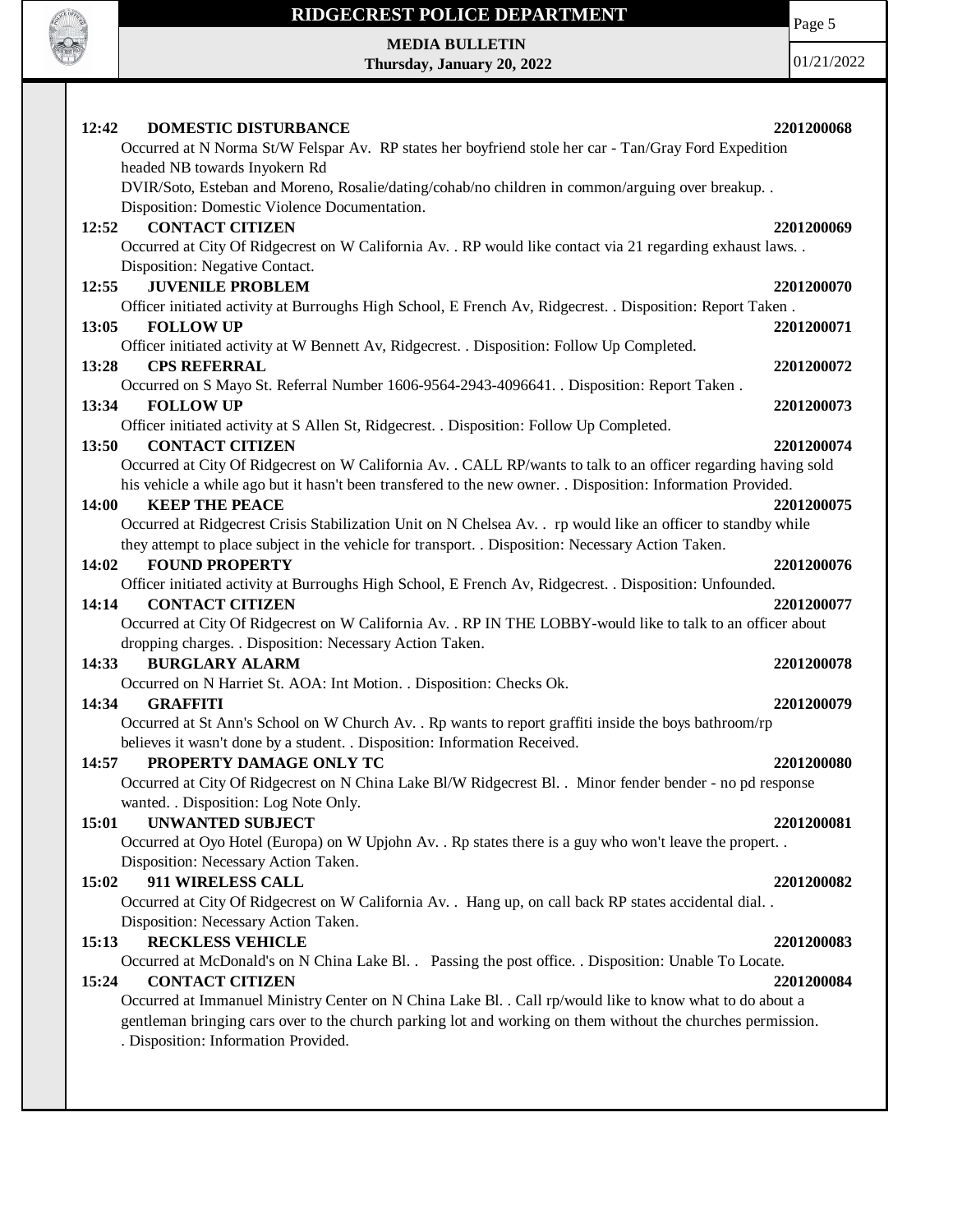

 $\mathbf{I}$ 

## **RIDGECREST POLICE DEPARTMENT**

**MEDIA BULLETIN Thursday, January 20, 2022** Page 6

| 15:39<br><b>Mental Health Evaluation</b>                                                                                                                                                                                         | 2201200085 |
|----------------------------------------------------------------------------------------------------------------------------------------------------------------------------------------------------------------------------------|------------|
| Occurred at Ridgecrest Regional Hospital on N China Lake Bl. . BED 3. . Disposition: Unfounded.                                                                                                                                  |            |
| <b>CIVIL PROBLEM</b><br>15:46                                                                                                                                                                                                    | 2201200086 |
| Occurred on W Robertson Av. Rp states he went to enterprise to return the car keys and states the company is<br>not refunding him his money due to not providing the car, the car was stolen last night. . Disposition: Negative |            |
| Contact.                                                                                                                                                                                                                         |            |
| 15:48<br><b>RECKLESS VEHICLE</b>                                                                                                                                                                                                 | 2201200087 |
| Occurred on W Church Av. Black car driving up and down the road - RP states it is packed with kids and looks                                                                                                                     |            |
| like some were getting in the trunk headed EB on Church. . Disposition: Unable To Locate.                                                                                                                                        |            |
| 15:52<br><b>EXTRA PATROL</b>                                                                                                                                                                                                     | 2201200088 |
| Officer initiated activity at Skate Park, E French Av, Ridgecrest. . Disposition: Checks Ok.                                                                                                                                     |            |
| <b>HIT AND RUN REPORT</b><br>15:55                                                                                                                                                                                               | 2201200089 |
| Occurred on W Ridgecrest Bl. Rp would like to report that someone hit the property fence and hit the vehicle                                                                                                                     |            |
| behind the fence. Contact via 21. . Disposition: Log Note Only.                                                                                                                                                                  |            |
| <b>INFORMATION</b><br>16:05                                                                                                                                                                                                      | 2201200090 |
| Occurred at City Of Ridgecrest on W California Av. . RP wanting a ride home from the hospital to Wofford                                                                                                                         |            |
| Heights - referred RP to call a taxi service. . Disposition: Information Provided.                                                                                                                                               |            |
| 16:37<br><b>TRAFFIC STOP</b>                                                                                                                                                                                                     | 2201200091 |
| Officer initiated activity at E Arondo St, Ridgecrest. (Hundred block.). . Disposition: Warning (Cite/Verbal).                                                                                                                   |            |
| <b>WARRANT ARREST</b><br>16:38                                                                                                                                                                                                   | 2201200092 |
| Occurred at City Of Ridgecrest on W California Av. . SA/Slager, Jonathan 11/04/1979 WNO/BF188682A                                                                                                                                |            |
| Bail/235k Chg/203 PC/236/237(a) PC/273.5(a) PC                                                                                                                                                                                   |            |
| Posted bail. . Disposition: Arrest Made.                                                                                                                                                                                         |            |
| <b>DISTURBANCE - MOTORCYCLE OR ATV</b><br>16:48                                                                                                                                                                                  | 2201200093 |
| Occurred on N Randall St. (Hundred block.) male subject on a dirt bike riding up and down the street. .                                                                                                                          |            |
| Disposition: Checks Ok.                                                                                                                                                                                                          |            |
| <b>KEEP THE PEACE</b><br>16:59                                                                                                                                                                                                   | 2201200094 |
| Occurred on S Sunset Pl. Call rp first/requesting help from an officer to grab belongings from the residence                                                                                                                     |            |
| Disposition: Information Provided.                                                                                                                                                                                               |            |
| 17:03<br><b>GTA RECOVERY</b>                                                                                                                                                                                                     | 2201200096 |
| Officer initiated activity at ATHOL/P232, Trona. . Disposition: Report Taken.<br><b>JUVENILE PROBLEM</b><br>17:08                                                                                                                | 2201200097 |
| Occurred on W Haloid Av. Teenage boys trying to get into her yard - RP states that they are in and out of her                                                                                                                    |            |
| yard and she heard them checking her doorknob. . Disposition: Checks Ok.                                                                                                                                                         |            |
| 17:16 CONTACT CITIZEN                                                                                                                                                                                                            | 2201200098 |
| Occurred at Upjohn Park on E Upjohn Av. . RP wants to talk to an officer regarding a male who grabbed his 10                                                                                                                     |            |
| year old daughter. . Disposition: Information Provided.                                                                                                                                                                          |            |
| 17:44<br><b>CONTACT CITIZEN</b>                                                                                                                                                                                                  | 2201200099 |
| Occurred at City Of Ridgecrest on W California Av. . RP would like contact via 21 from the WC regarding 21-                                                                                                                      |            |
| 4180. Disposition: Information Provided.                                                                                                                                                                                         |            |
| 18:35<br>911 HANG UP                                                                                                                                                                                                             | 2201200100 |
| Occurred at City Of Ridgecrest on W California Av. . Cellular E911 Call: Service Class: WPH2 Hangup. .                                                                                                                           |            |
| Disposition: Log Note Only.                                                                                                                                                                                                      |            |
| <b>DISTURBANCE - SUBJECT</b><br>18:39                                                                                                                                                                                            | 2201200101 |
| Occurred at Knights Inn on N Balsam St. . Female banging on RPs down/Told RP she is was going to break                                                                                                                           |            |
| the windows of her truck/Female is now in the truck honking the horn/RP drives a white ford F150                                                                                                                                 |            |
| Disposition: Necessary Action Taken.                                                                                                                                                                                             |            |
|                                                                                                                                                                                                                                  |            |